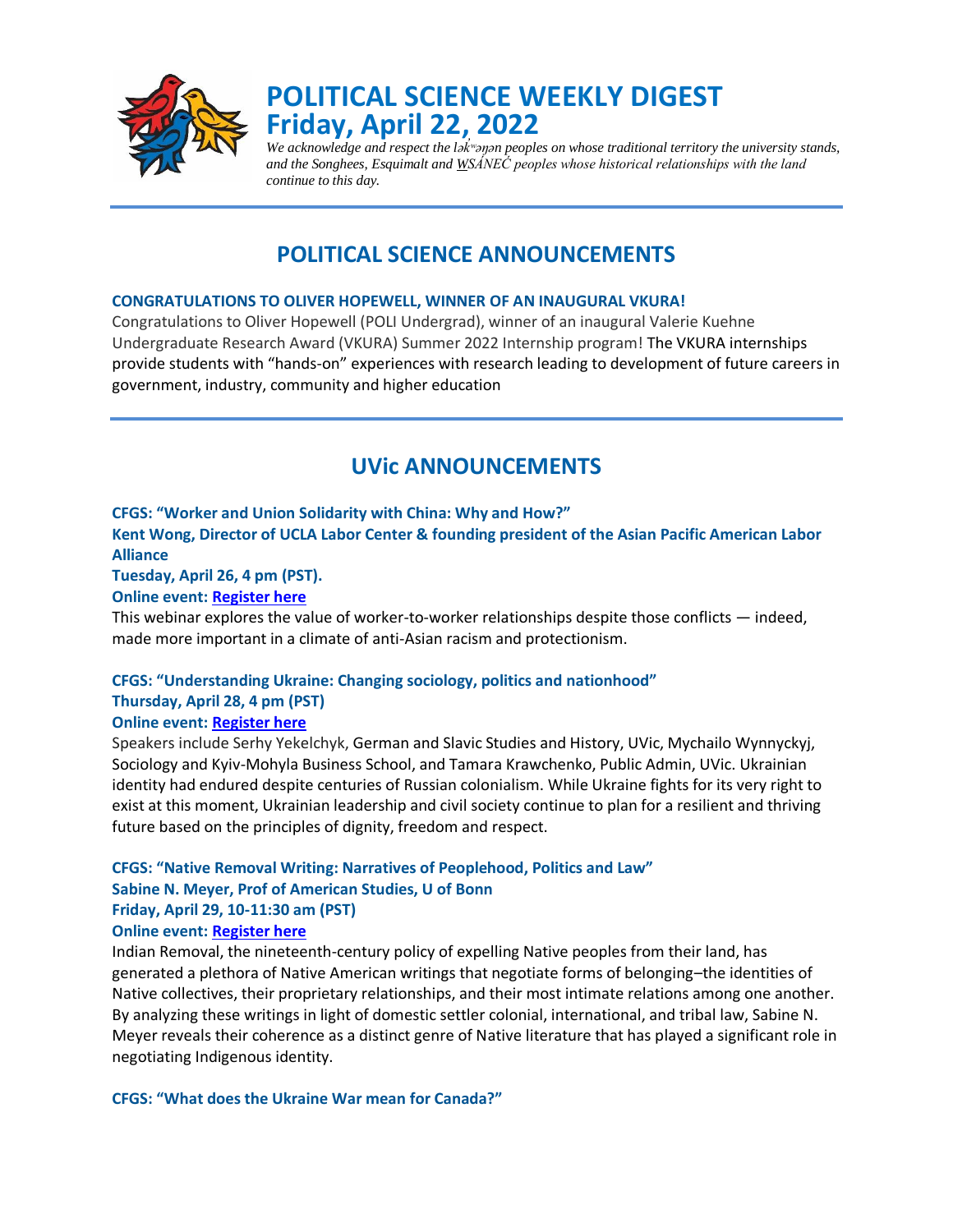## **Monday, May 2, 2:30-4:30 PM, SUB Upper Lounge In-person event**

The Centre for Global Studies is co-hosting with the Canadian International Council a presentation by **Roland Paris** on **"What Does the Ukraine War Mean for Canada?"** Roland Paris is professor of international affairs and former senior advisor on foreign policy to the prime minister of Canada. This event will be in-person in the SUB Upper Lounge, and is first come, first served. Doors open at 2:30pm and the presentation begins at 3:00pm. You can find the full event description on the [event page.](https://events.uvic.ca/global/event/66235-1)

## **CSRS: The EU Response to the Russian Invasion of Ukraine: Political, Cultural, Religious and Historical Perspectives"**

## **Tuesday, May 3, 11 am – 12:30 pm PST**

**Online event: To join visit<https://www.uvic.ca/research/centres/csrs/events/index.php>**

On the 24th February 2022 Russia invaded Ukraine. The West responded with shock but also with a reasonably strong, unified condemnation. As the atrocities mounted, the European Union (EU) continued to work closely with western allies and provided a coordinated but measured response in support of Ukraine. Economic sanctions against Russia have not stopped the hostilities. The invasion has created a number of subsequent crises, including the largest displacement of refugees since WWII, increase in food and energy prices, and disruptions in world markets. Questions abound regarding the future of the liberal order and global security. We convene a panel of UVic-affiliated experts to provide scholarly perspective on the history, politics and ideology of the present war in Ukraine.

**Anastasia Chebakova** works for the Canadian government. Her research focuses on the role of language in EU-Russia relations. **Assem Dandashly** is Assistant Professor at the University of Maastricht and an expert on democratisation and EU relations with its Eastern neighbours. He studies the impact of the refugee crises generated by the civil war in Syria**. Clara Portela** is Professor of Political Science at the University of Valencia. She is an expert on international sanctions, including the efficacy of EU sanctions. **Tatsiana Shaban** is a scholar of Ukraine-Belarus relations. Her research focuses on democracy promotion by the EU among its Eastern neighbours.

Organized by CSRS faculty fellow and UVic Professor of Political Science, **Amy Verdun**.

## **CSPT LECTURE: "New (EM) Bodies in Politics" Dr. Vanessa Jérome, CSPT Visiting Fellow Wednesday, June 8, 4 pm, COR A125**

Politics is generally considered from the point of view of ideas, strategies and power. We too often forget that it is also, and probably above all, a "flesh and blood" activity. In this period of climate emergency, growing inequalities, reactionary backlash and resurgence of warlike forms of nationalism, the bodies of citizens are more than ever engaged in a plurality of struggles, at the intersection of ages, genders, sexualities, social classes, skin colours, cultures, territorial limits and borders of all kinds. But it is the minoritized people who are the most on the front line to face violence and repression. From their bodies, it is possible to discuss the concept of "New (Em) Bodies in Politics" and to think about building a more livable society. Dr. Vanessa Jerome is a French political scientist. Doctor of Political Science & Sociology (University of Paris 1 Panthéon-Sorbonne, Paris), she also completed four years of continuing education in Psychoanalysis (Psychoanalytical Seminars of Paris).

We will hold a reception/social with refreshments before the talk. Please rsvp your attendance to [idpassis@uvic.ca](mailto:idpassis@uvic.ca) by May 26 for catering purposes.

*The Political Science Weekly Digest is a weekly e-mail newsletter and monthly in the summer.*